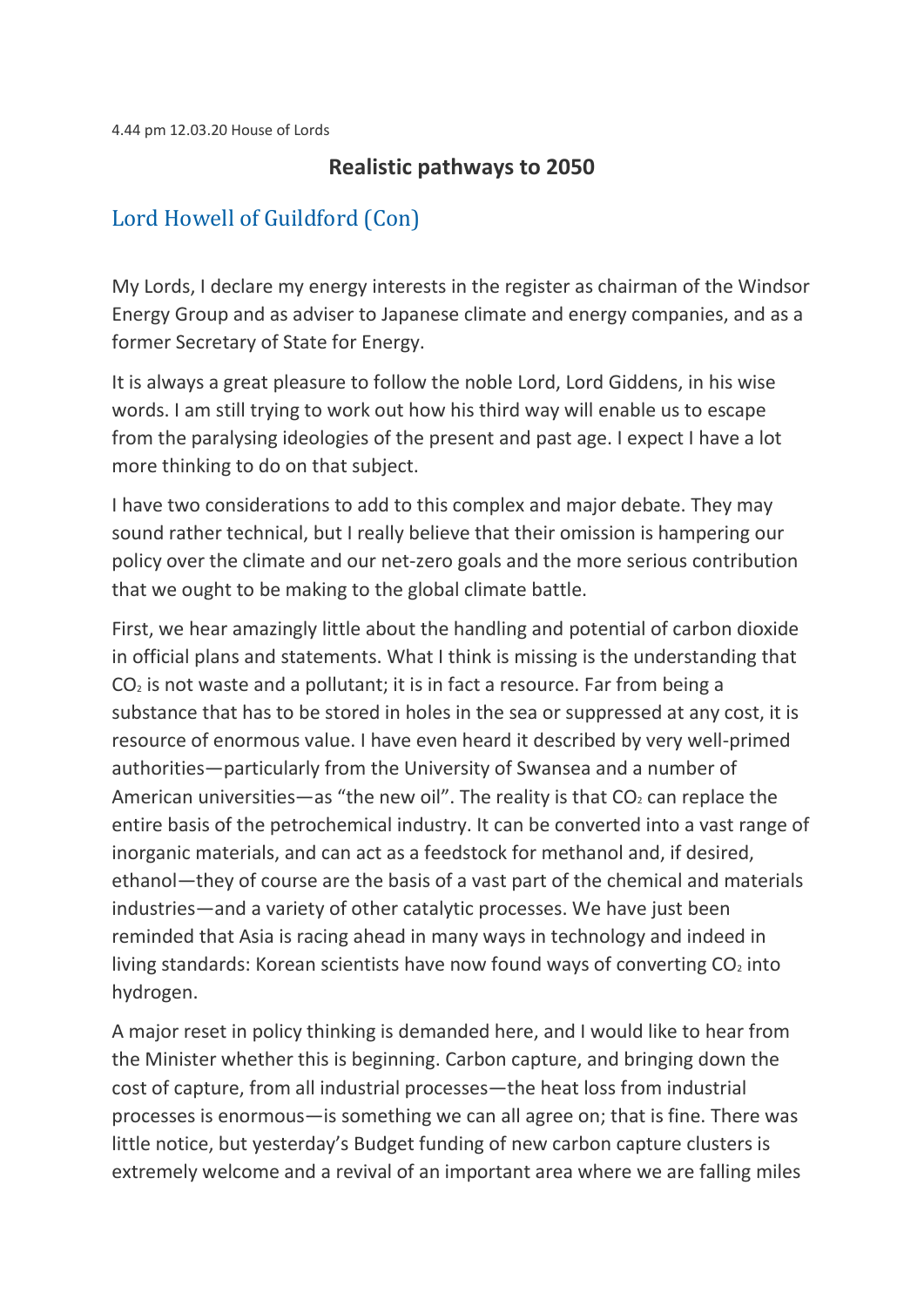behind our competitors. But storage is much more controversial, and it is I think probably the wrong and negative emphasis. If we want to stop carbon adding to the thermal blanket round the earth, it can be put profitably to a thousand uses, all of which we should be aiming at. That is the first point I want to make that seems to have been missing from the debate.

Secondly, when it comes to hydrogen itself, there still seems to be deep confusion. Hydrogen is not so much an energy source as a vector in energy transformation. It is enormously plentiful and can be added into our entire gas grid at up to 40% dilution without any change either to the piping of our national gas grid, which is very extensive, or to actual gas boilers or cookers, with huge savings in conventional hydrocarbon burning. It can also be used directly as a longer-range transport fuel, and is probably superior to dragging around heavy batteries in electric vehicles. I am very doubtful whether the battery technology required to make the EV revolution happen is not going to come to a dead end. For one thing, hydrogen can be loaded like petrol and just as fast. It is no wonder that some police forces—South Wales Police among them—have decided to go over to hydrogen when they have to respond in seconds to emergencies instead of using battery-powered vehicles for which they might have to wait half an hour to be filled up and ready to go on the job. Besides which, the lithium, cobalt, copper and rare earths required in batteries all come from monopoly sources, such as China, Argentina, Bolivia, Chile, Congo, Indonesia and Serbia—potentially a new sort of OPEC that could be a good deal more threatening and less friendly than the present one that we have had to work with for the past 40 years.

It is true that hydrogen needs electrolysis and that needs lots of electricity, but that is the one thing of which we have a vast, unused surplus in this country, surrounded as we are by massive and excellent investment in offshore wind farms. We now often have to pay those wind farms to stop generating for long periods to prevent major destabilisation of the whole grid, which has already occurred once or twice. The mismatch in timing between our now enormous wind electricity output and normal daily power demands provides the perfect extra electricity source for massive hydrogen electrolysis.

I read the recent report mentioned by the noble Lord, Lord Browne, from the socalled Energy Systems Catapult—a government-sponsored organisation, I understand. It was spouting nonsense about the need to double or treble electric power output, with 20-plus new nuclear stations by 2050—actually, the *Times* said 32 new stations, with classic exaggeration—along with drastic reductions in the eating of meat and dairy and other scary and difficult disruptions. Indeed, the